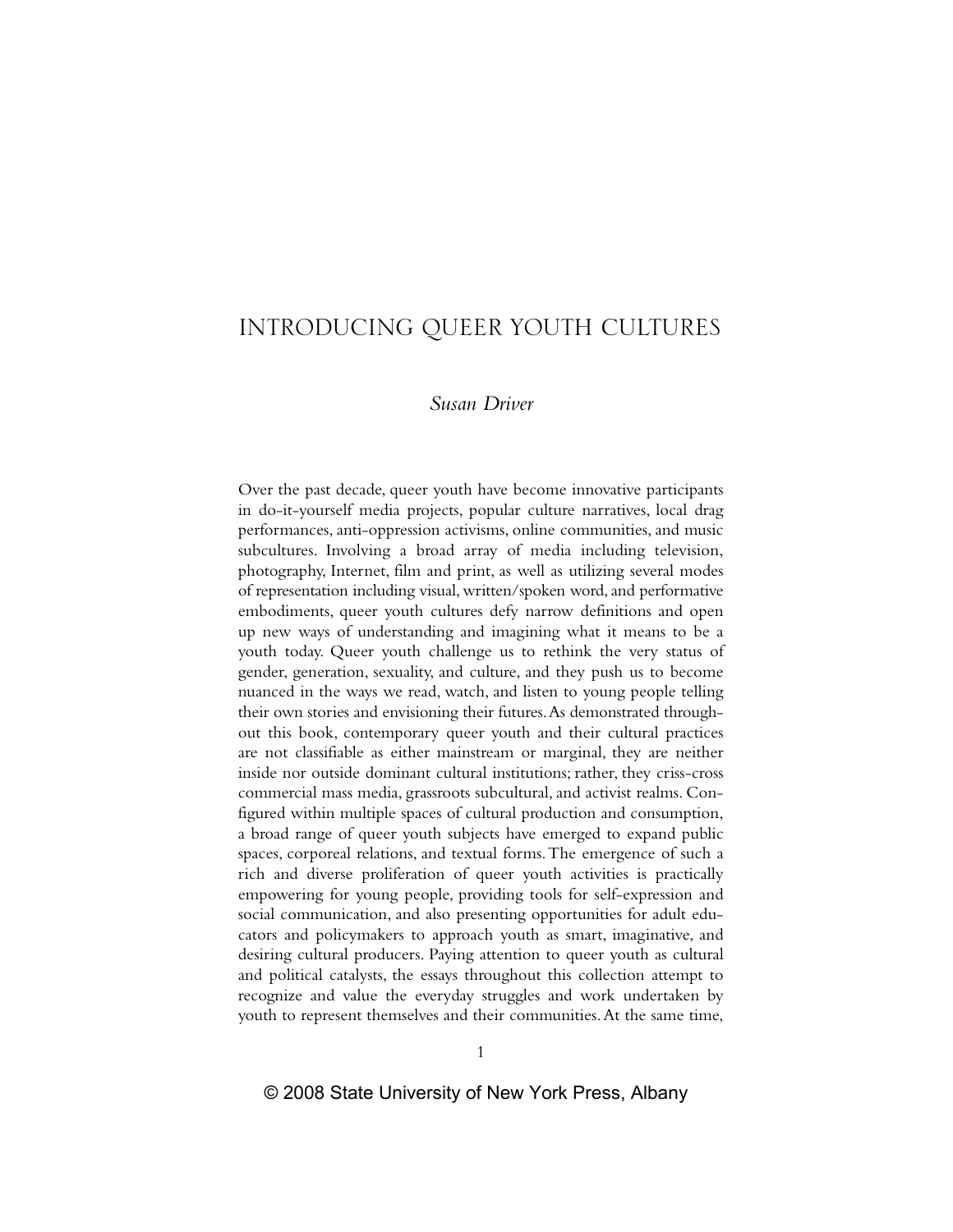the goal is not merely to celebrate the living cultures of queer youth but also to question and theorize the very languages and contexts through which they emerge to contest heteronormative expectations and unfold new ways of growing up and becoming queer.

Queer youth cultures call for new ways of researching, theorizing, and writing about youth. Utilizing the term "queer youth" to signify young people who identify in ways that exceed the boundaries of straight gender and/or sexual categories, the point is not to entrench a new label, but to impel contingent and unpredictable ways of naming and interpreting youth. In this sense, "queer youth" encompasses those who name themselves as gay, lesbian, bisexual, transsexual, transgender, intersexual, queer, and/or questioning (GLBTTIQQ) without necessarily being confined to a narrow set of terms. Queer youth are not discursively containable, and they are not reducible to any single dimension of their embodiment, identity, or situation. The complexities of their subjectivities and social lives imbricate class, race, ethnic, geographic, and age relations through which queer youth become meaningful to themselves and others. In this sense, any attempt to understand queer youth must work against totalizing concepts and generalizing depictions, eliciting the partial and layered ways in which queer differences becomes refracted through the dialogical movements of young people.

"Queer youth" is an always, already contradictory and imperfect notion, simultaneously challenging restrictive categorizations while constructing new subjects and sites of regulation and resistance. Reclaiming this phrase as strategically useful in political, research, and policy contexts that work to support and focus attention onto marginalized youth, this approach shifts away from abstract appeals to the problem of queer youth that tend to lose touch with the messy, desiring, and materially located bodies of young people. In this sense, the very process of who, what, and how notions of "queer youth" make sense needs to be scrutinized in highly specific ways, treated as a site of analysis and critical questioning that works against binding young people within new definitional regimes of control. The goal is not to encapsulate queer youth once and for all but rather to initiate provisional and detailed analysis of the ways they precariously make and unmake sense of their lives in relation to the world around them. This approach consciously works against attempts to formulate disciplinary knowledges about who queer youth are and what they want and need, preferring to gather a loose and diverse collection of narratives staying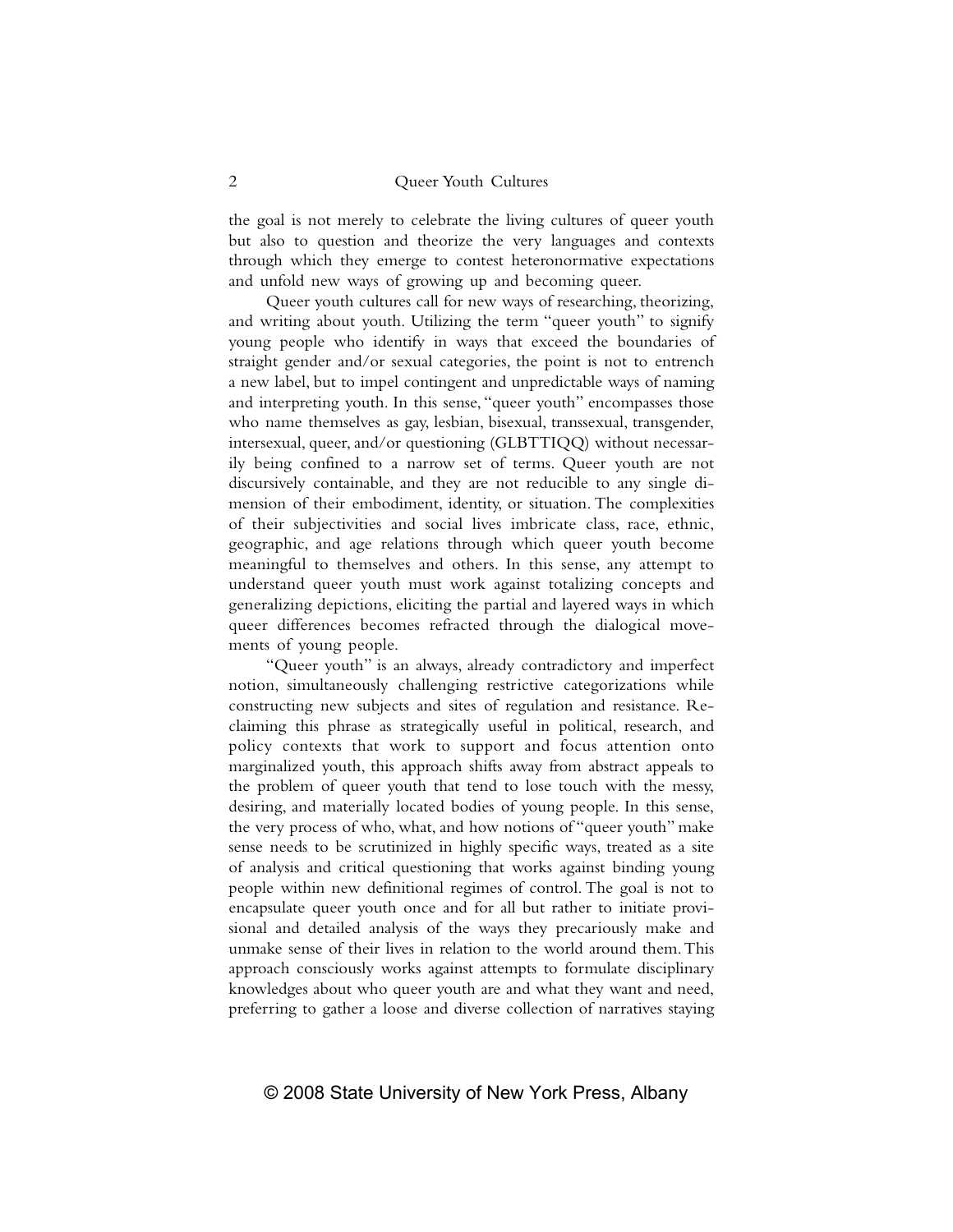close to the uncertainties and challenges of queer youth cultures. Rather than define queer youth as a fixed demographic or unified concept, the chapters throughout this book work against abstractions by exploring the concrete terms through which the desires, identities, and activities of sexual and gender minority youth are constituted within the mobile life worlds of young people as they interact with popular culture, join subcultures, forge communities, and participate in political movements. Up against pervasive institutional denials, threats of physical violence, pathologizing experts, and educational neglect it is astounding how imaginative, insightful, and playful the cultures of queer youth have become despite the odds. Attending to the specificities of social experience and representation, the goal of this collection is to learn about queer youth by carefully listening to their stories and silences, as well as watching their gestures, images, and protests, while trying to avoid invasive powers of surveillance and knowledge.

### CONTROLLING CLASSIFICATIONS OF SEXUAL MINORITY YOUTH

While there is little doubt that queer youth are fashioning complex representations and collaborative projects, academic disciplines that focus on youth culture rarely seem to notice. Gloria Filax writes that "sexual minority youth are produced through their absence or as a special area of interest, as the abject Other; that is, as a deviant outsider within the realm of youth studies" (59). As queer youth enter the purview of popular and academic texts, the discourses used to describe and interpret this group of minority youth often ends up foreclosing the ambiguous, desiring, relational, and ephemeral dimensions of their experiences. When queer youth are included within educational, psychological, and social science literature, their marginalized social status is often emphasized in ways that construct them as victims. While some accounts do try to affirm the potential for queer youth survival and empowerment (Dobinson 2004; Owens 1998; Gray 1999), queer youth are frequently cast as victims of homophobic violence or heterosexist exclusion in ways that inscribe them within tropes of victimization and risk. The negative effects of subordination become the focal point of research in which queer youth are defined reactively against dominant systems and denied the chance to exceed hegemonic discursive influences. Not only are sexual minority young people repeatedly associated with pathological conditions and oppressive relations, but the subjective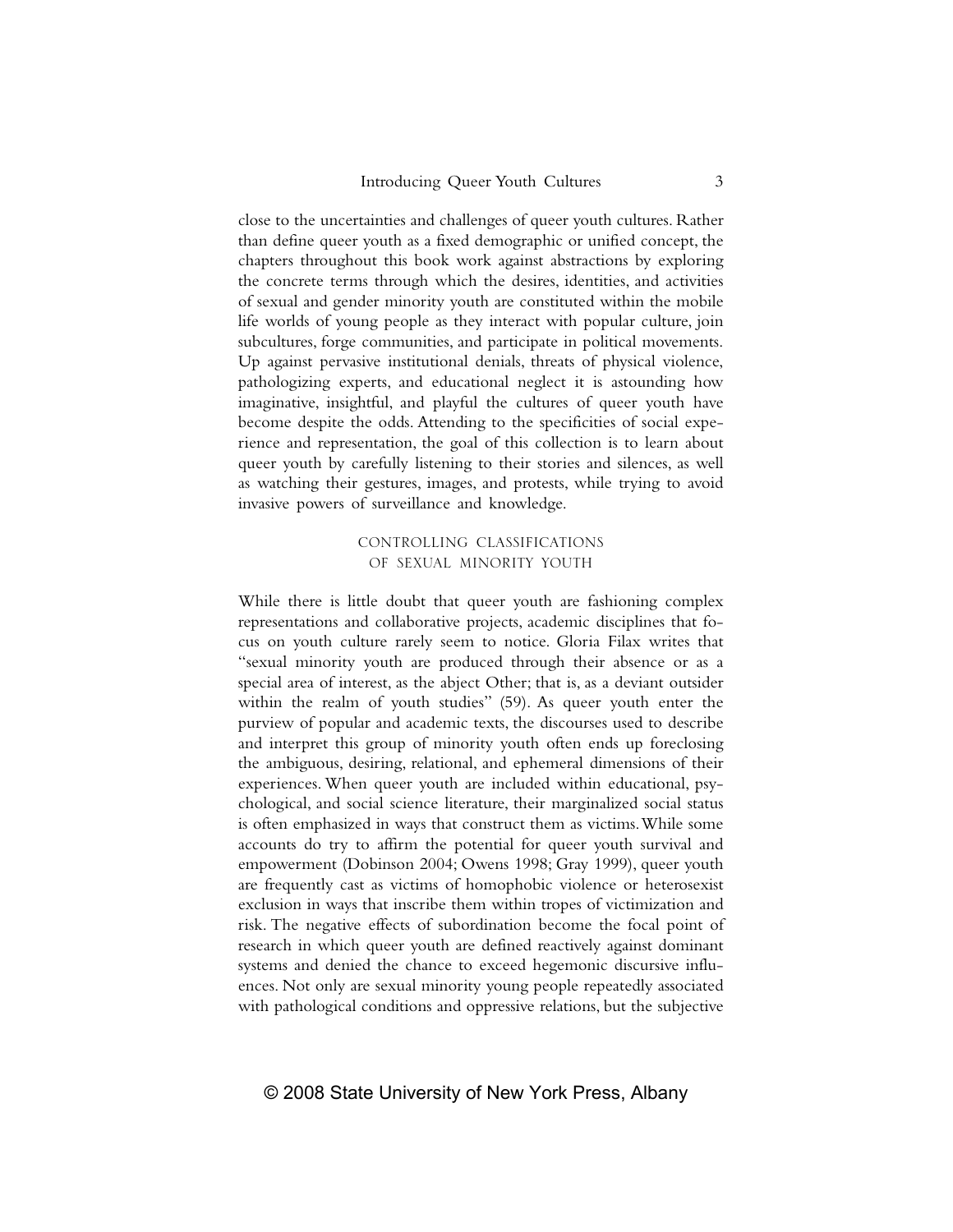contours of their lives get reiterated in terms of psychic trauma, alienation, and shame. Susan Talburt writes that "queer youth suicide became a refrain, such that article after article, essay after essay, and report after report portrayed youth as a risk through statistics on queer youth suicide, drug and alcohol abuse, sexual transmitted diseases, homelessness, dropping out, depression, verbal and physical assaults and so on" (28). Commonsense constructions of queer youth identities fixate on their wounded status, leaving little space within which to listen for alternative youth voices that might express complex strengths, pleasures, and curiosities.

Without ignoring the social and psychic vulnerabilities of queer teens or denying raw facts about suicide and homelessness, it is important to question the ways in which queer youth are perpetually contained within stories of doom and gloom. The continual use of statistics to frame the experiences of queer youth ends up constructing them as subjects in crisis needing to be rescued and cared for by others. Characterized in terms of endangerment and victimization, the lives of queer youth become objectified, precluding nuanced ways of understanding the changing and multilayered contours of their daily lives. Mary Louise Rasmussen argues that

Scientific classifications thus perpetuate the infantilization and abjection of LGBTI-identified young people, providing a rationale for adults to act in their best interests rather than to work with them. This process may consequently have the effect of reducing young people's agency under cover of providing them assistance. The repetition of tropes of adolescence as a stage of turmoil and stress also obfuscates peoples' economic, scientific, strategic and psychoanalytic investments in the abjection of young people who are LGBTI identified. (141–142)

Rasmussen calls attention to the ways queer youth categorizations foreground individualized emotional and social problems that not only delimit public knowledge and policy but also constitute modes of selfrepresentations through which youth imagine and speak about their lives. The very languages that render queer youth intelligible and unified create pathos toward sexual minority youth while at the same time undermining possibilities for questioning the very terms of normality that abject queer youth differences in the first place.

Eric Rofes calls attention to the repetitions of what he calls the "martyr-target-victim" narrative of persecution that influence how queer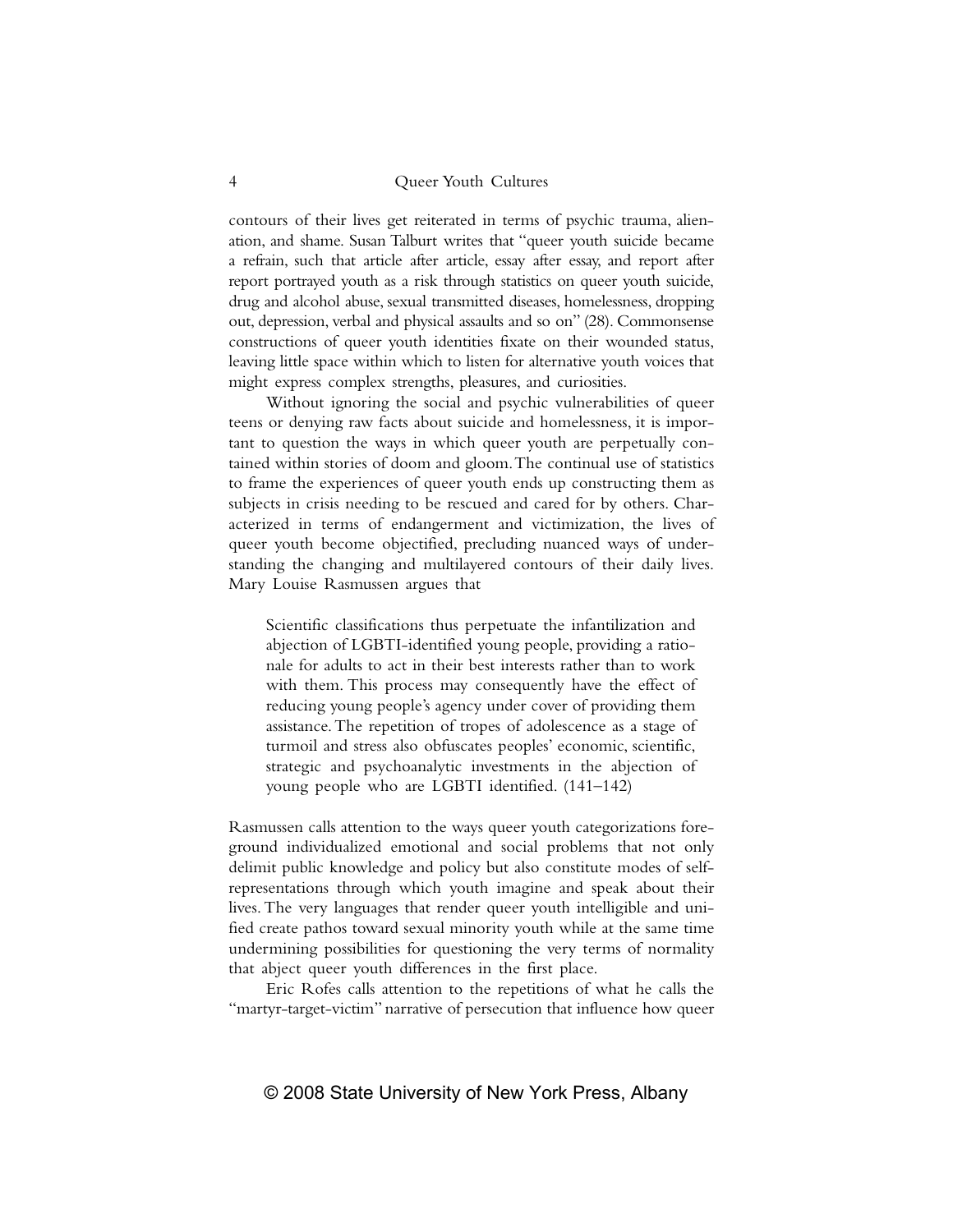youth become socially legitimized. He considers "whether repeated public use of martyr-target-victim images, narratives, visuals and historic incidents works to narrow who and what we think of as GLBT youth." A common outcome of these images are attempts to rectify denigration through uplifting stories of acceptance and inclusion. Queer youth become integrated into normalizing models of respectable sameness in a gesture of liberal unity and equality, often at the expense of coming to terms with heterogeneous desires. Liberal notions of tolerance are upheld as the ultimate goal of youth advocacy, reversing the effects of their "deviant" minority status, while also folding young queers into the values and beliefs of majority culture. Even the most well-meaning attempts to help queer youth often fall prey to patronizing efforts to impose "healthy" normative ideals on youth in order to simplify their complexities for the sake of mainstream recognition. Empowerment becomes a sign of fitting into familiar and nonthreatening models of identity and belonging. Toward this end, progressive media accounts of a transgendered youth leading the student council or a lesbian going to the prom with her girlfriend become evidence of success and signs of positive change and integration. Within such paradigms, queer youth become valued and supported as long as they don't challenge the status quo by looking or acting too queer. What is especially disturbing is an almost complete silence surrounding queer youth sexual pleasures, subcultural counter publics, and political resistance. Normalization works to desexualize and depoliticize youth once again, creating safe, sanitized images that conform with white middle-class standards of visibility and value.

Categorizing queer youth as passive victims or normalized subjects obscures a more fractured and complex dynamic of power and inequality through which youth negotiate their gender and sexuality across racial, national, class, ethnic, age, and ability boundaries of desire and identification. The racialized politics of queer youth are both concealed and constituted in the universalizing and oppositional terms of scientific discourses. Whiteness remains the unmarked center of heteronormative ideologies as well as the unacknowledged frame of evaluation against which youth are defined as different. As such, whether interpretations focus on youth victimization or resilience, the assumed status of acceptance, health, and integration are contained within hegemonic racialized ideologies. This has theoretical implications in terms of what is considered meaningful and valued within the field of GLBTTIQQ studies, and it also influences the empirical scope of what and who count as appropriate research subjects. In this way, languages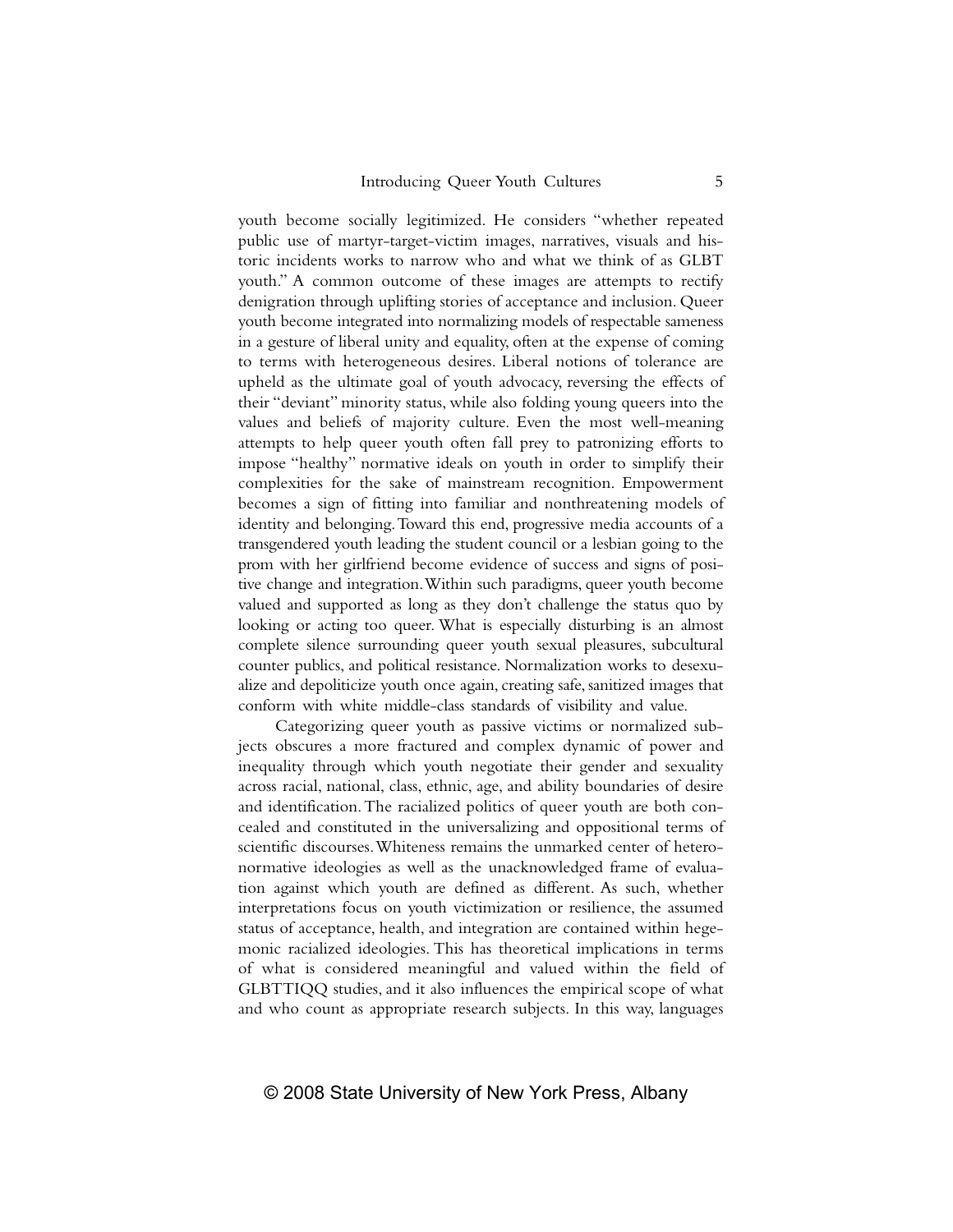of risk highlight a narrow range of individual and social conditions, failing to consider how historical experiences such as racial discrimination and marginalization, immigration, poverty, cultural and linguistic alienation, and isolation might destabilize the narrow parameters within which queer youth are studied. Homogenizing notions of youth sexual identities guiding academic texts, popular cultures, and social services become the site of exclusionary ways of seeing and knowing that contribute to the oppression of youth who do not fit in or measure up. The problem, in other words, is not the individual gendered bodies or sexual desires of youth of color but rather the structural norms of white visibility that discount and erase their specificity.

How queer youth are conceptualized powerfully influences which young people are considered worthy of attention and resources and also the ways youth are approached and assisted at institutional and interpersonal levels. Along these lines, the editors of the groundbreaking anthology *Youth and Sexuality* claim that

The complexity of queer youths' subjectivity, agency, sexuality, and cultural practices is flattened by a dominant framing of them in terms of danger and victimization. If adults tacitly acknowledge queer youths' desire, subjecthood, or creativity they do not frequently actively address these elements of their lives or consider them as something from which adults might learn. Queer youth agency, whether linked to sexual desire or activity, or to projects of crafting the self and relations to others, is relegated to the domain of the unthinkable. (Rasmussen, Talburt, and Rofes, 7)

The means through which queer youth are named and interpreted becomes profoundly important in shaping a social, cultural, and psychic process of recognition and comprehension. What tend to get overlooked in the field of sexual minority youth studies are theories and methods that turn attention away from individual problems and onto hierarchical institutional formations. Such approaches would not necessarily ignore the subjective feelings and voices of queer youth but work to situate them within broader contexts of social, economic, and symbolic power that simultaneously delimit and enable possibilities for personal transformation and collective resistance. Rather than congeal assumptions, such critical approaches trouble adult expectations, unsettle norms, and exceed liberal terms of social inclusion.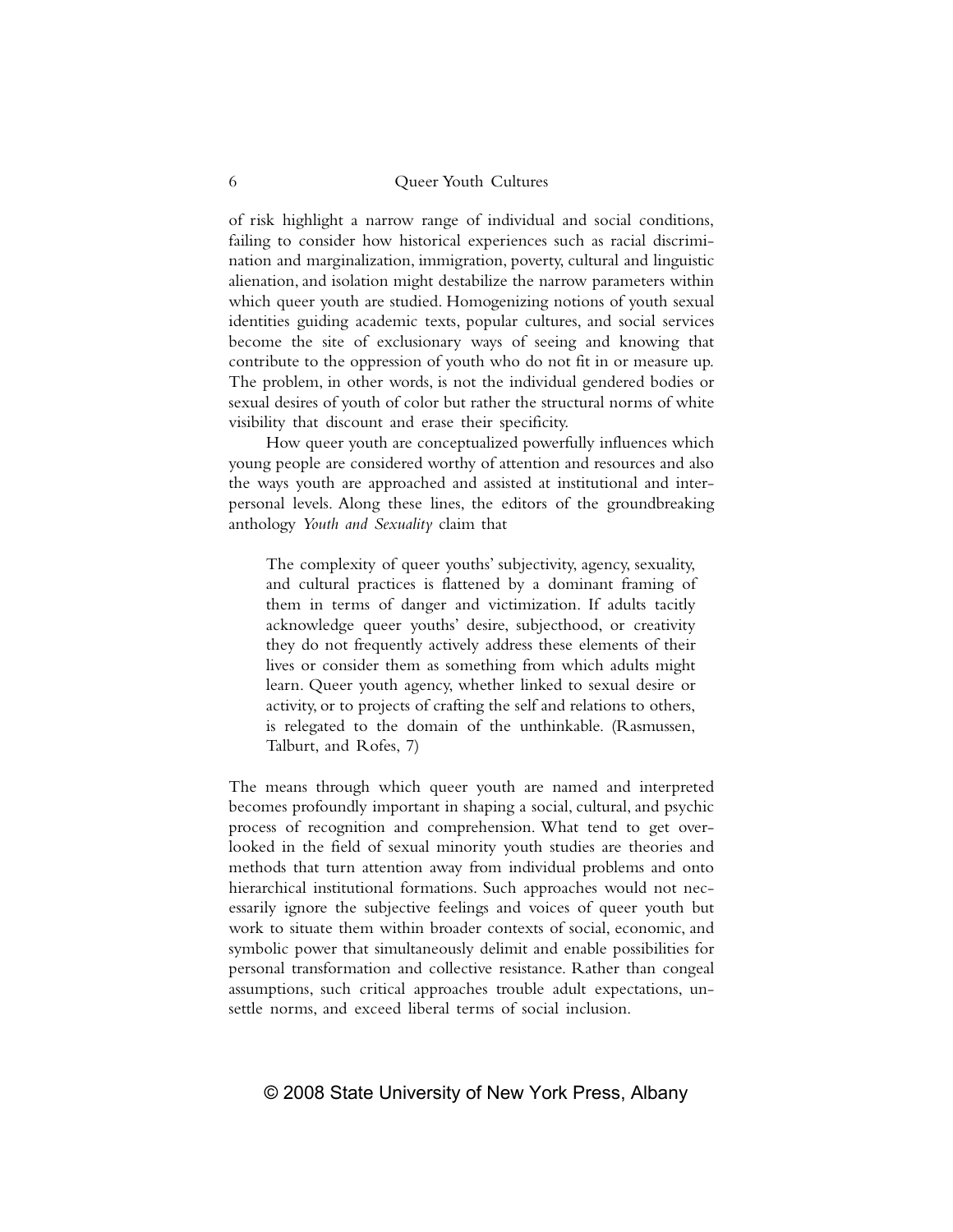This book is propelled forward in an attempt to counter prescriptive and authoritative discourses that claim to know who queer youth are and what they need and want. The challenge becomes generating representational styles and reflexive knowledges that question how the category "queer youth" is being deployed? Asking: Why are queer youth being studied in the first place? For whose benefit and under what precise terms and conditions? Who counts and is visible? What ideas and issues become centered or elided? How do racialized norms shape what constitutes queer identity and practice? What are the languages through which queer youth articulate and shape their identities? Is it possible to decipher these languages ethically and establish a dialogue? Who has a stake in asking these questions? How might these questions be answered without finality or closure? What is lost instituting formal knowledges out of the living and ineffable relations of marginalized youth? Are there aspects of youth experience and culture that remain unrepresentable? At what point should youth be left alone outside the prying gaze of research? Framing research and writing around such questions shifts away from static knowledges onto temporal and culturally shifting subjects that leave room for contestation and doubts, multiple identifications, as well as moments of disidentification. Remaining connected to local communities yet open to globalized networks and movements, the very status of young queer selfhood is shaped in dialogical terms.

#### QUEERING YOUTH STUDIES

Against this backdrop of popular media, public policies and academic texts that peg queer youth down as being "at risk," invisible, suicidal, unruly, pathological, unstable, deviant, vulnerable, and isolated or else heroic and normatively accomplished, I am interested in reorienting research and writing toward culturally transformative engagements that are temporally and spatially located. Beyond statistics and discouraging narratives, energetic communications are forged by youth who refuse to be simplistically characterized according to their wounds and abjections. Marnina Gonick writes that "they have refused to be rendered invisible or to accept the negative stereotypes thrust upon them. Instead they have worked to produce positive self-identitifications and representations and to create the social conditions that will open up new possibilities for living life as queer people" (137). The point is not to discount feelings of shame and social struggles, but to become attuned to ambivalent and willful responses of young people, recognizing moments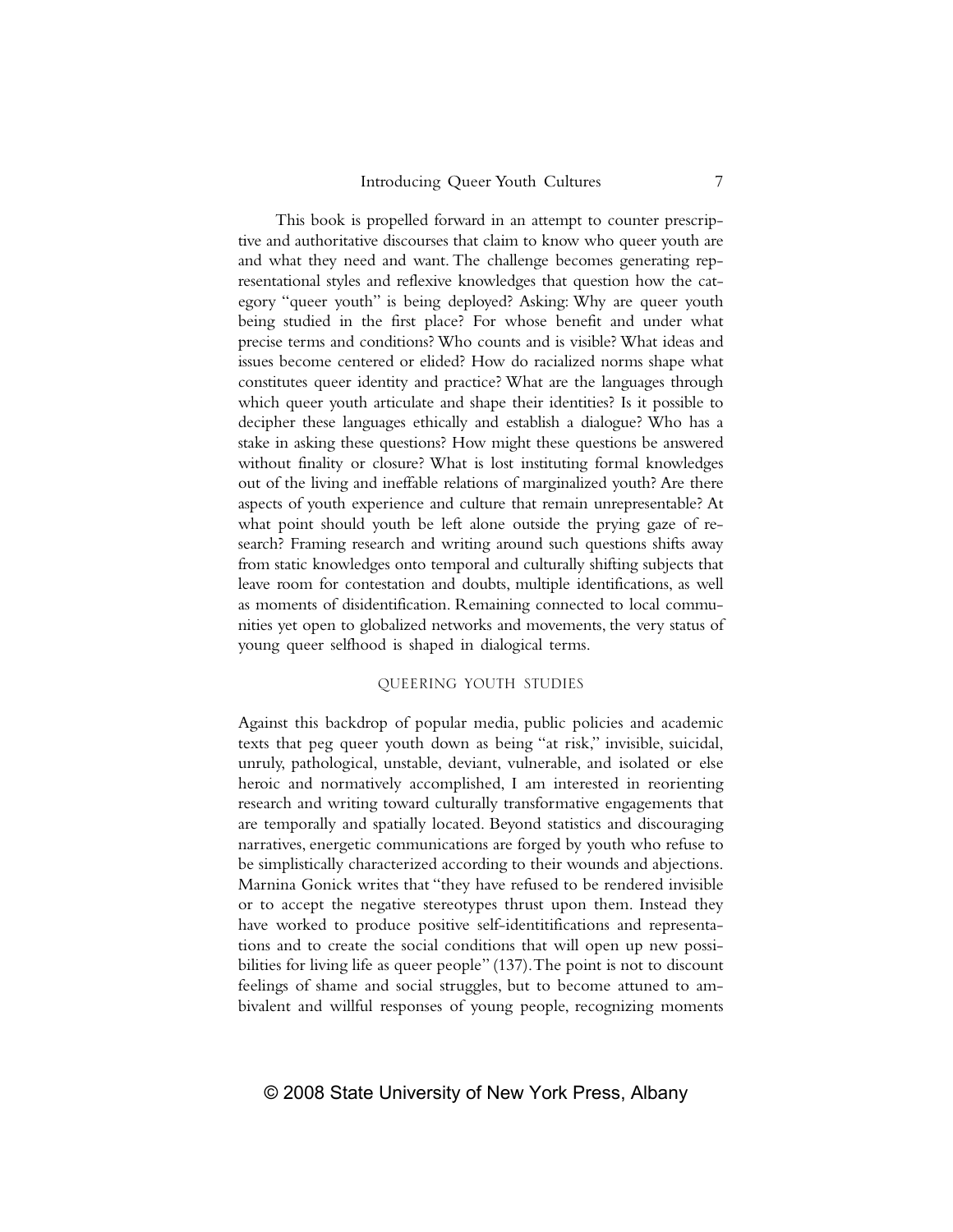where they simultaneously avow what has been hurtful and oppressive and pursue what inspires them to affirm their queerness. Research that forgoes the quest for transparent stories, easy definitions, and coherent identities does not result in confusion but acknowledges that for many marginalized youth, surviving depends on averting either/or logics, embracing the challenges of growing up with contradictions. Queer youth cultures unfurl an assemblage of affects, images, words, relations that challenge the containment of youth demographics and the bounded conceptual mappings of subcultural studies. Research becomes oriented toward ephemeral and nonlinear articulations of youth storytelling, stylizations, protests, and performances. Rather than congeal these mobile physical and verbal actions, the aim is to spur dialogical interpretations with a continual reflexive awareness about the very languages and values used to translate and theorize queer youth identities and differences. Queer youth have the potential of invigorating theory through their culturally expressive assertions of desire in a culture that scorns the queer perversions of young love and lust. It is the subtle ways such affirmations defy punitive logics and moralistic judgments as well as bypassing normalizing expert assessments that queer possibilities arise for thinking about youth.

Cultural studies research into the everyday lives of youth has called attention to a richly textured process of meaning-making through fashion, music, dance, and media participation. Focused on the pragmatic edges of media making and reception, this field of youth study loosens essentializing categorizations by following what and how youth create meanings for themselves. Angela McRobbie focuses on productive communications between youth within alternative subcultural formations:

To ignore the intense activity of cultural production as well as its strongly aesthetic dimensions (in graphics, fashion, design, retail and music production) is to miss a key part of subcultural life—the creation of a whole new way of life, an alternative to higher education. . . . The point is then that far from being merely the commercial low ebb of the subculture, as far removed from resistance as it is possible to imagine, these activities can be seen as central to it. They are also expressions of change and social transformation. (72)

McRobbie decenters prescriptive and isolating narratives as she traces the vibrant cultural work of young people across overlapping contexts.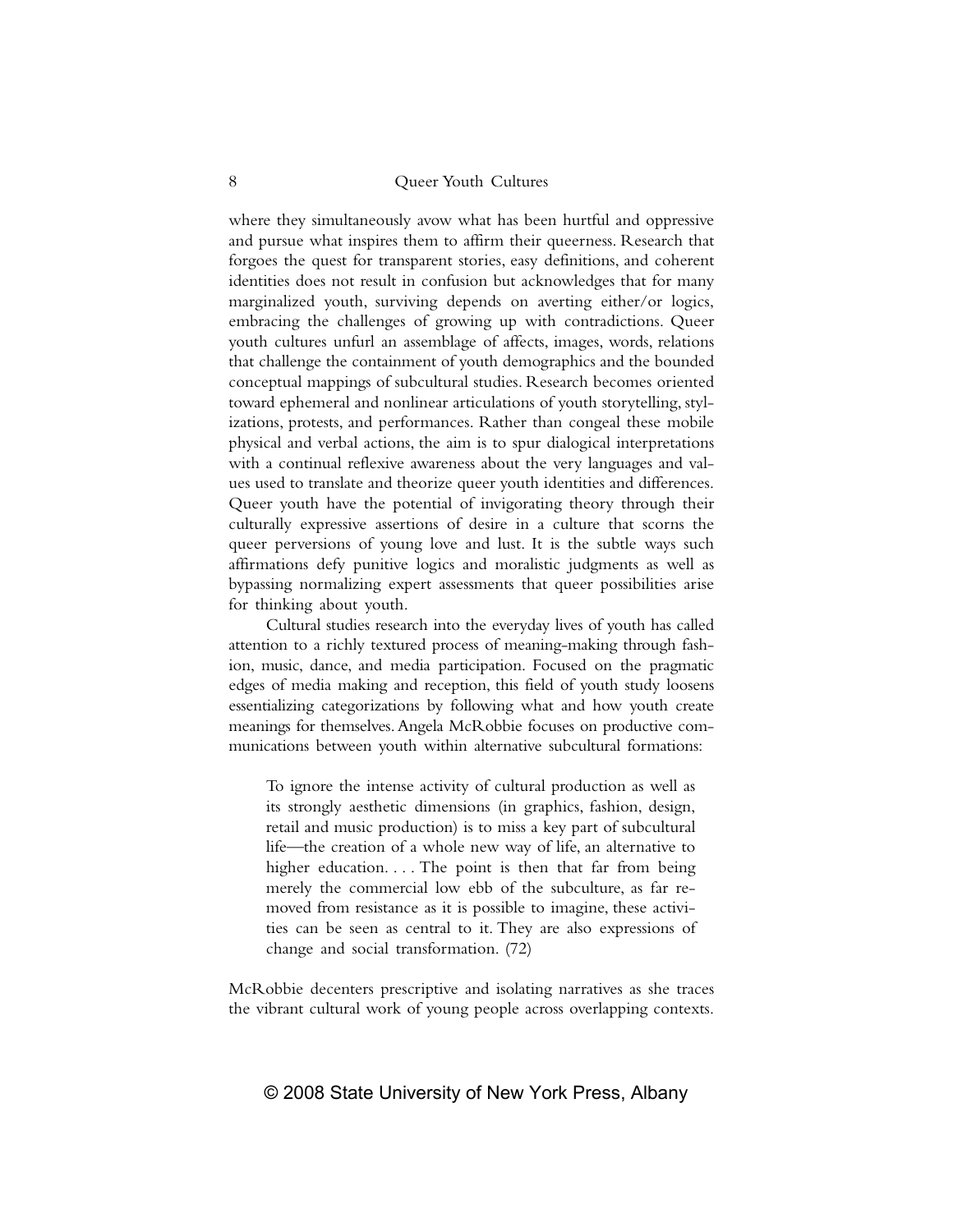Her focus is on the ways youth craft intricate subcultural worlds in which they work, play, learn, and socialize beyond official institutional regimes, analyzing opportunities for innovative and informal pedagogies and circuits of communication. In a similar vein, Paul Willis details the symbolic creativity of young people as they make use of media technologies, experiment with styles, combine textual samples and adorn themselves in ways that defy the strictly commercial intentions of media industries. The ingenuity of youth cultural practices and perspectives have become a key source of analysis in several recent texts focused on how youth make media that are receptive to the ways youth devise alternative cultures in collaborative ways. Mary Celeste Kearney follows the ingenuity of contemporary girl media makers, writing that "many girl media producers rely on the practices of appropriation and detournement to reconfigure commercial cultural artifacts in to personalized creations that speak more directly to their concerns, needs, fantasies and pleasures" (13). Along these lines, what many cultural analysts share is attentiveness to the responsive and living languages through which shared meanings are crafted, negotiated through consumer culture ideologies, yet irreducible to static commodifications. Thinking in-between self and others, subjectivities and signs, institutions and experiences, global media and local participation, empirically grounded and mediated youth research enables nuanced interpretive practices.

Pushing empirical research even further to elaborate emotional contours and embodied signifying relations between youth, scholars have begun to analyze the speech acts and corporeal displays of youth through performative methodologies. Interrogating how youth practically use media languages to constitute and resist cultural identifications, performative analysis traces signs redeployed in the casual conversations of youth. Attention focuses on what youth do and say rather than on defining who youth are, following the ways media fictions are circulated by youth to address shared conditions of experience. Greg Dimitriadis writes that such performative elaborations of youth culture become vital in attending to collisions between the experiential body and media saturated environments, framing research around complex discursive systems as well as nuanced responses in the lives of young people. At the same time it is important to acknowledge that a pervasive lack of attention to the cultural lifeworlds of queer youth have impoverished even the most innovative areas of youth studies. At the level of empirical content as well as methodological design and theoretical analysis, a broad field of youth cultural studies remain heteronormatively configured. While it is productive to draw upon existing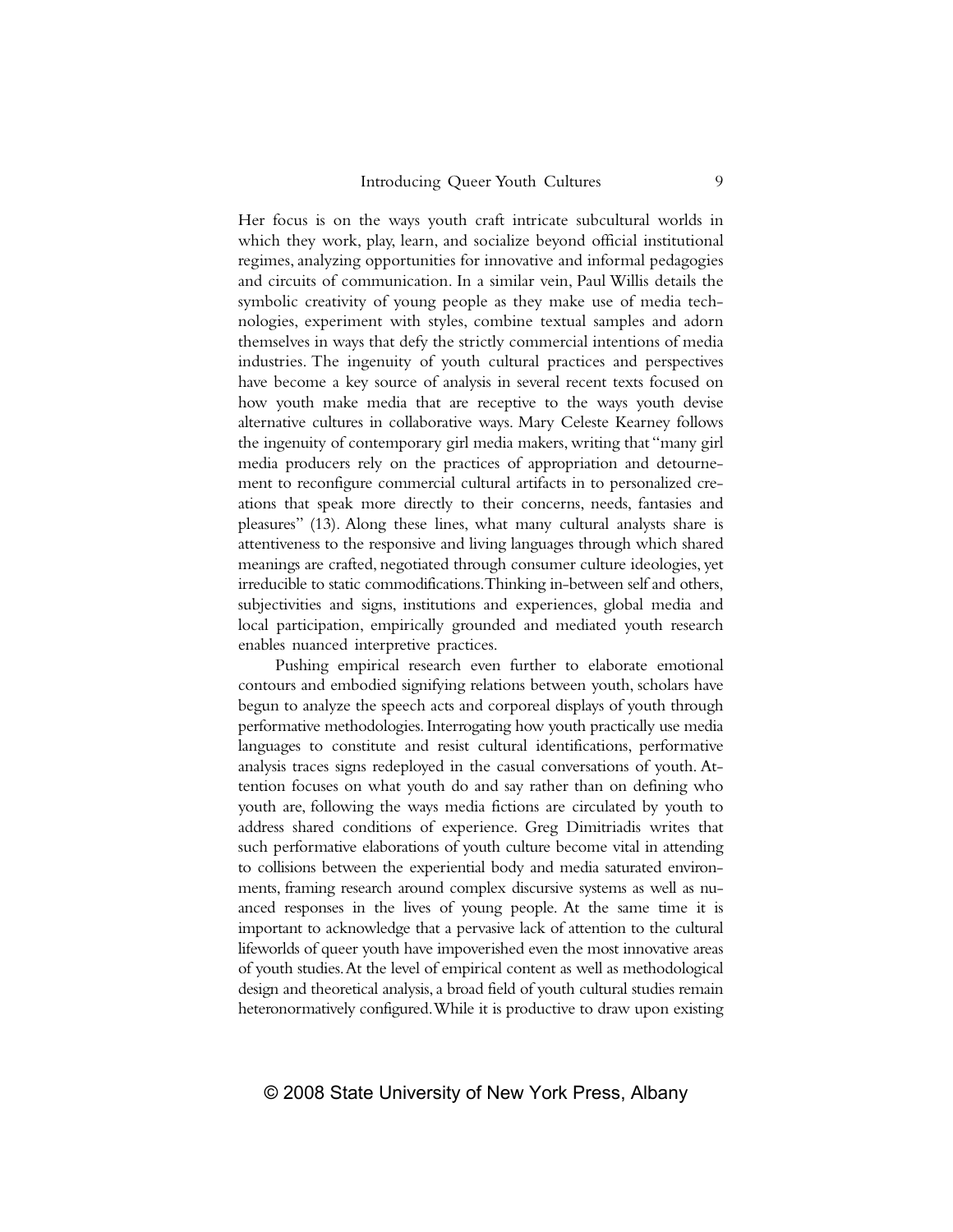textual and ethnographic youth research, theorizing queer experiences also calls for closer attention to complex sexually desiring selves often left out of empirical research on youth.

Framing youth in terms of queer performative cultural and political engagements, this book refocuses attention onto active production and deployment of discourses by youth themselves. Queer theories help to direct attention onto socioculturally mediated citational practices, foregrounding sexuality within youth culture research as a process of open-ended self-representation. The very status of normative sex, sexual, and gender categories become the site of critical inquiry, shifting interrogation away from an individualizing preoccupation with the aberrations of young individuals who fall outside dominant classifications. Using queer theories to think through youth cultures enables interpretive work attuned to fractured, unexpected and shifting contours of selves, communities, subcultures, and politics by, for, and about young subjects.

Many theorists have deployed the notion "queer" to signify performative dynamics of doing rather than determinate identities (Butler 1990; Fuss 1991; Johnson 2005; Munoz 1991; Sedgwick 1993). Within this body of writing, emphasis is placed on how identifications are practiced and struggled over within specific times and places. Rather than delimit exactly who is queer or what constitutes their queerness, efforts turn to analyzing the ways heternormative knowledges work to naturalize and dichotomize differences. Gender and sexual subjects are not fixed entities to be pinned down and catalogued but rather they are investigated through constellations of words, actions, and interpretations. Identifications and desires emerge as constitutive activities, which according to Judith Butler have no foundational truth apart from a process of articulation, claiming that "if the 'reality' of gender is constituted by the performance itself, then there is no recourse to an essential and unrealized 'sex' or 'gender' which gender performances ostensibly express" (1990, 278). Performative frameworks highlight dynamic and complex articulations, Butler claims that "one is not simply a body, but, in some very key sense, one does one's body and, indeed, one does one's body differently from one's contemporaries and from one's embodied predecessors and successors as well" (272).

In a similar vein, Diana Fuss writes that "sexual identity may be less a function of knowledge than performance, or, in Foucauldian terms, less a matter of final discovery than perpetual invention" (7). Attending to fluid and relational languages, bodies, and pleasures, possibilities for invention are nevertheless configured through the specific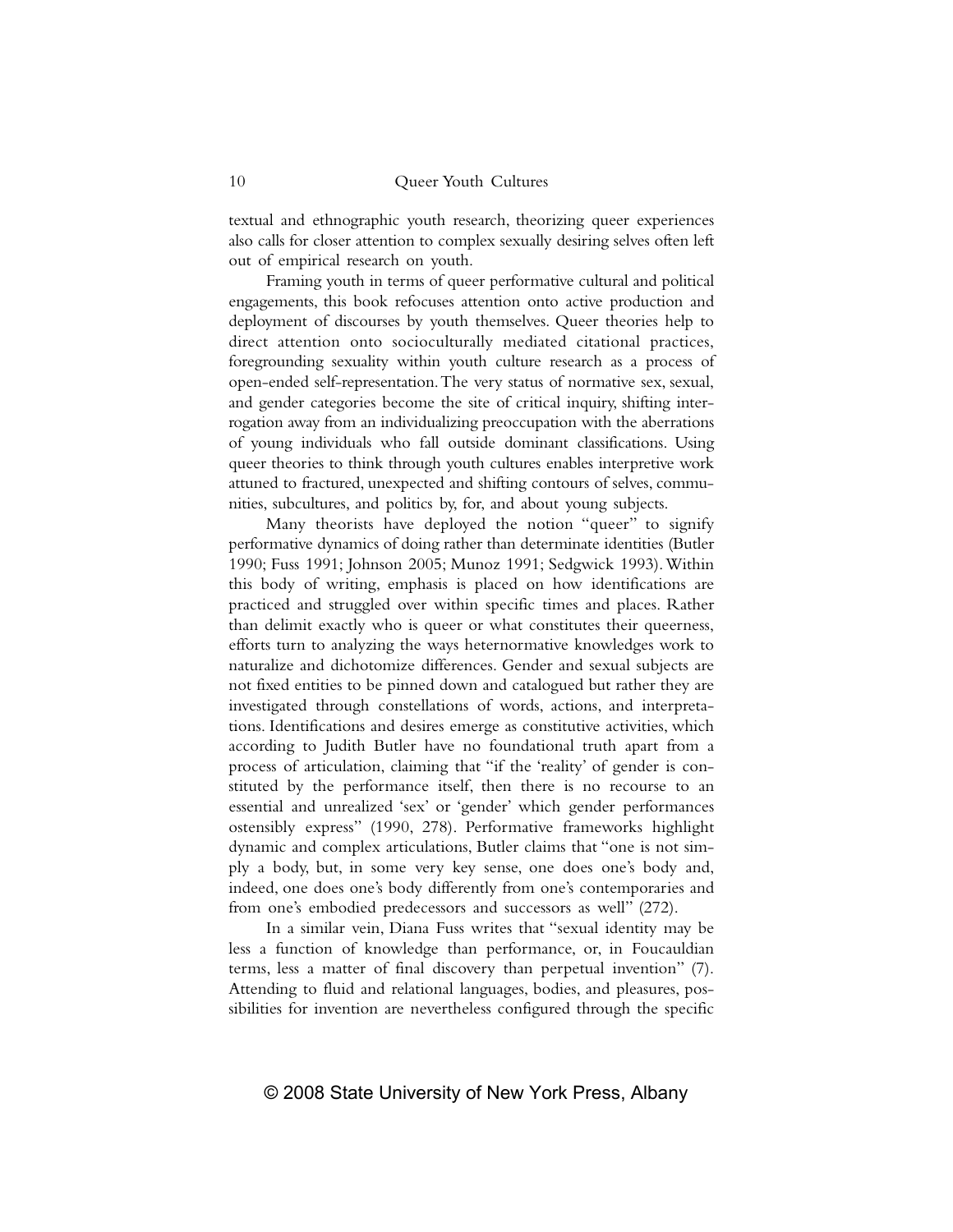powers and constraints of material and symbolic systems. Hegemonic social norms and boundaries are not transcended but are reworked in the flux of daily enactments of speech and embodied practices. Judith Butler insists that performativity involves a "reiteration of a norm or set of norms" (1993, 12–13), a continual process of reworking, disturbing, and transforming the limits of normalizing discourses through psychic and collective engagements. Habitual repetitions both reproduce and alter normative identities and expectations, and it is precisely in the slippages and gaps where queer genders and sexualities emerge. A simultaneity of controlling discourses and destabilizing activities calls attention to the precarious dimensions of queer performativity, in between what we expect and know about youth and what expands our frameworks of intelligibility. Performative ways of thinking about identity decenter liberal norms of rational individualized subjecthood, turning attention onto relations that both invoke and question multiple conjunctions of desire and identification, suggesting so much more than can ever be known in advance or guaranteed in the present.

Such pliable notions of performativity as an embodied signifying activity through which subjects come to transform themselves allow for new ways of understanding youth enculturation. At the same time metatheoretical texts rarely speak to the social and semiotically volatile worlds of youth. When cultural examples are studied by queer theorists, they have tended to focus on the sophisticated maneuverings of adult cultural production and reception, ignoring the unique predicaments of young people. Generational hierarchies are unwittingly constructed, which tend to separate adult and youth cultures and implicitly privilege the former, leaving youth stranded as neither fully belonging within mainstream heterosexist cultural research nor integrated within queer cultural niches. While poststructuralist queer theories inform many facets of this book, tensions arise between abstract conceptualization and the changing lifeworlds of youth. The point is to learn to recognize how youth name and unname who they are or want to become, harnessing queer theories as analytical tools grounded in the practical and situated meanings that are relevant and important to youth.

In many ways, youth as a time of transition and flux, in between childhood and adulthood, renders the status of "queer" highly resonant to young people pressured by normative developmental ideals of self and reproductive narratives of maturation. "Queer" has become part of the vernacular modes of expression and communication of young people today, deployed as a noun, verb, and adjective; youth articulate themselves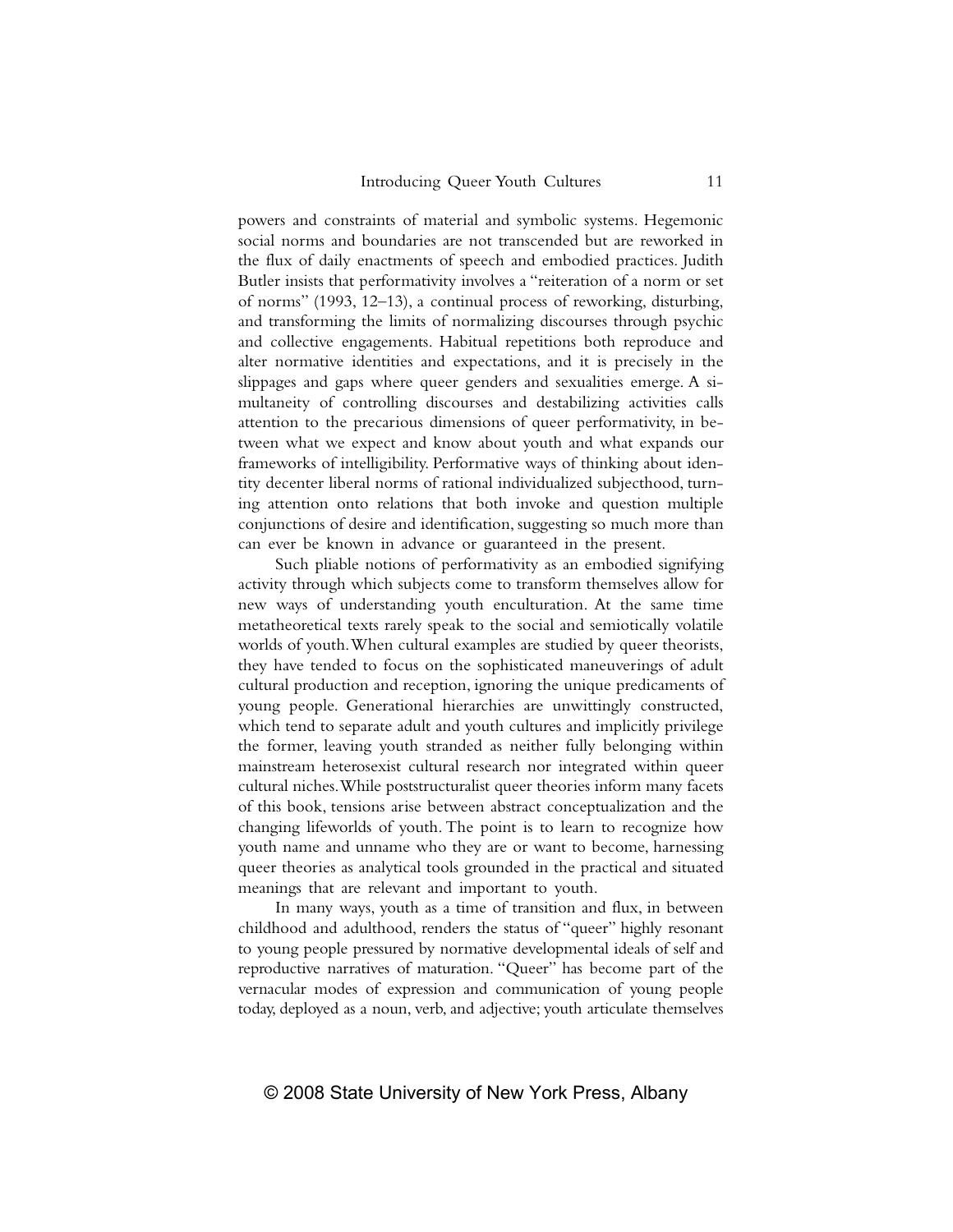in polyvalent ways. This demonstrates what Donald Hall calls "the utility of reconciling adjectives with nouns and then energizing them into verbs—of transforming descriptors into identities into actions" (18). Taken up as a noun, youth affirm their gender and sexual differences, on the other hand they use "queer" as an adjective to suggest a rich and layered sense of self, evoking a transitional process, refusing to define themselves once and for all. "Queer" also becomes a way of referring to collective movements that include yet go beyond their individual experiences. As a self-descriptor, "queer" is often used by youth to affirm a specific sense of self and community affiliations rather than to foster indeterminacy or deconstructive detachment. This points to the organic ways youth signify and theorize their genders and sexualities, using "queer" as a heuristic device that helps them navigate adult reasoning and regulations. Sometimes "queer" is deployed as a purposefully vague term, opaque and broad enough for youth to escape capture within minority youth classifications. Youth also devise queer reading strategies, engaging creatively with popular culture texts through imaginative perspectives. At other times "queer" is used to inflect ethnic, racial, and national identifications, consciously marking out multiple locations and challenging any claims to universality. Embracing queer notions as a living language responsive of their ongoing insubordination to heteronormative codes, youth claim the term "queer" to accommodate their shame, fears, doubts, rage, and curiosities. All the while, some youth prefer other terms that address them more directly as transgender, bisexual, gay, or lesbian. Paying attention to how a generation of young people has appropriated or refused "queer" to name their complexities, it becomes important to grapple with its impossibly loose and decentered tendencies. Stretching the parameters of adult-centered queer scholarship, this book reconfigures queer theories of cultural and psychic enactment within the diverse school, family, and peer networks of youth. Paying close attention to the provisional representational practices of youth, recognizing that the notion of "queer" is contested as youth come-of-age in the flux of material histories and social contexts.

Grounding queer speculations in diverse and culturally expansive worlds of youth experiences, I borrow from E. Patrick Johnson's elaborations of "quare" studies as part of an emerging field of black queer theory. Overcoming the abstract and white privileged textual abstractions of performative theories by returning theory to the fleshed out mediations of memories, powers, and corporeal knowledges, Johnson explores new modes of research and representation that criss-cross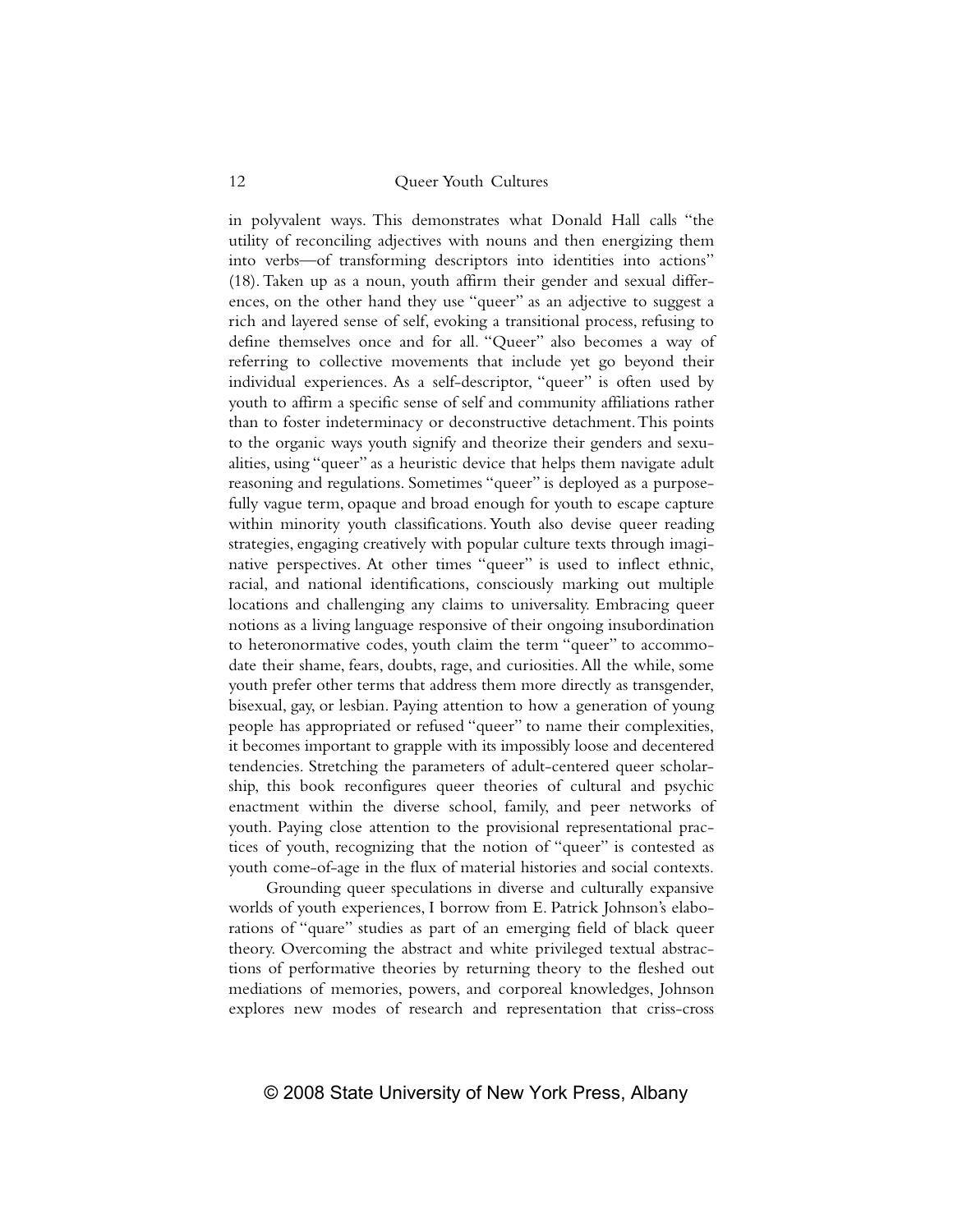experiential narratives, material structures, and poststructural analysis. Johnson writes that "quare"

not only speaks across identities, it articulates identities as well. "Quare" offers a way to critique stable notions of identity and, at the same time, to locate racialized and class knowledges. . . . I want to maintain the inclusivity and playful spirit of "queer" that animates much of queer theory, but I also want to jettison its homogenizing tendencies. (127)

Reading queer subjects through the twists and turns of vernacular languages and embedded social relations—attending to how people speak, act, look, and feel in particular and grounded situations—Johnson bridges ethnography and theory to touch base with critical and creative perspectives of queer people of color. Inscribing his subjectivity into theoretical inquiry transforms the status of authority to focus on an expert perspective that implicates personally recollected struggles and pleasures as inextricable from how he frames the lives of other queers. Moving away from detached universalization, "quare" studies provides a way to grapple with the racialized, class, and national contours of youth, situating sexuality and gender variance within rich and interwoven narratives that defy scientific reification. Theory becomes integrally connected to the experiential relations of queer subjects as they act out their desires within and between communities. Without assuming transparent access to individual experiences, Johnson interweaves them within a reflexive analysis of language and power, as part of a critical process of reading and writing queer lives from multiple perspectives.

This move to enjoin reflexive ethnography and theory becomes crucial in directing queer youth research in ways attuned to the innumerable personalized and collectively shaped expressions of self, refusing to stop the flow of relations and stories for the sake of scientific clarity and control. But while queer pluralities are embraced, it is vital to analyze the hierarchical formations of differences between those subjects who become more visible and recognized as sexual minority youth and those who are erased and marginalized within discursive practices. Questioning the terms of intelligibility and inclusivity of research calls for reflection on the boundaries limiting who, where, what, and how subjects stake out claims to queer youth identifications. Queer youth research positions itself precariously between a critical understanding of the institutional legacies and continuing social circumstances that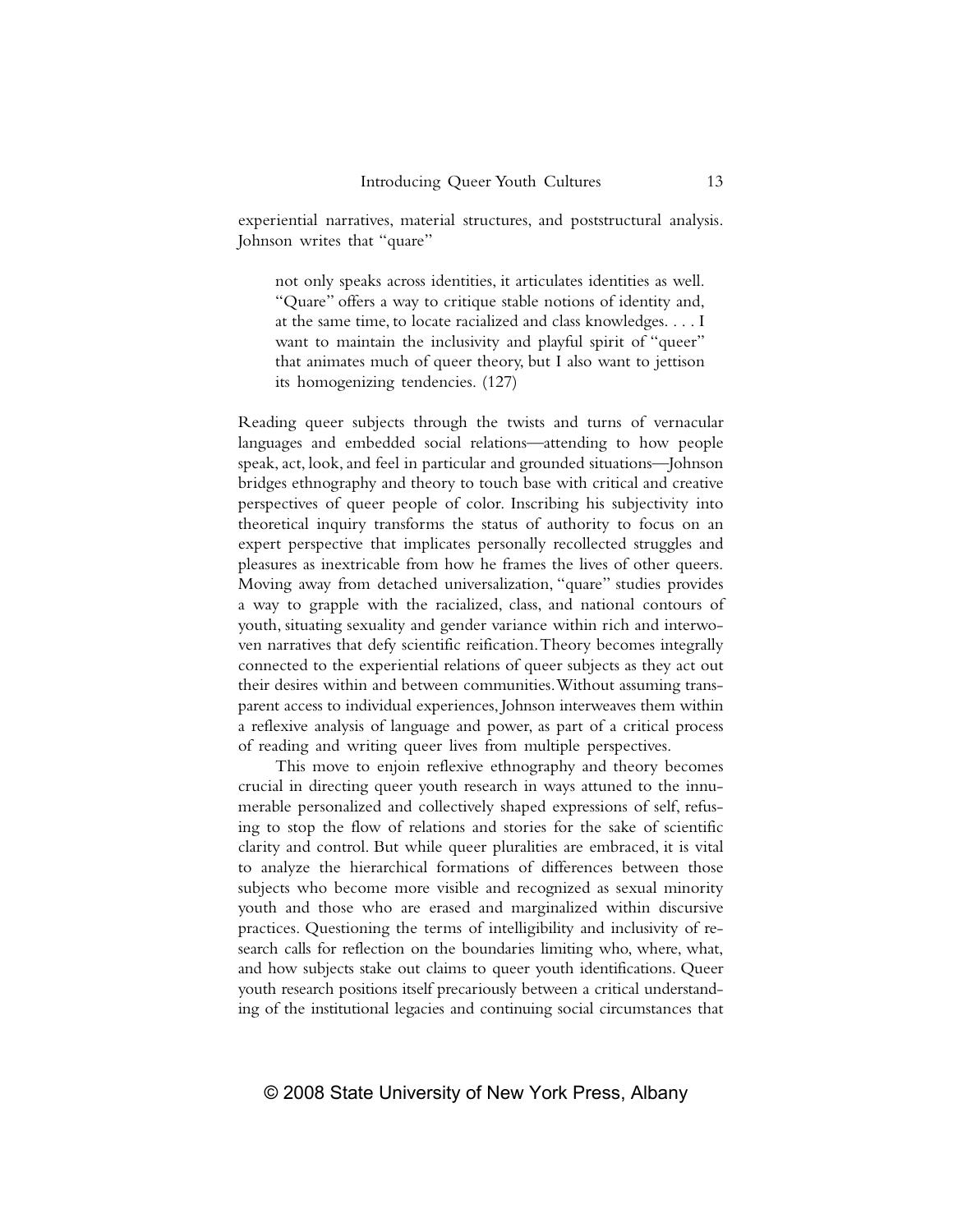work to "other" gender and sexual variant young people, and an appreciation of the inventiveness of young people who devise alternative styles and spaces of cultural participation and meaning. This collection tries to examine heterogeneous areas and examples of queer youth culture so as to give readers insight into their singularities and interconnections. While the book endeavors to be inclusive of the rich diversity of queer youth texts and practices, it is important to recognize the impossibility of including all aspects of queer youth culture within a single book. Because of a lack of published accounts, there is pressure to try to represent the images, voices, and experiences of all those youth yet to be studied and validated. This is both the exciting part of gathering essays and a sign of its limitations. Instead of trying to encompass the breadth and depth of queer youth cultures, the book makes an effort to include essays that are innovative in their approaches, providing readers with an open-ended picture of dynamic cultural relations. At stake here is not an attempt to list, rank, and compare youth cultures but rather to provide textual openings into an emergent cultural field in which youth negotiate sexual, racial, class, and gender identities in specific and contextual ways. The very notion of "queer youth" is up for grabs as authors trouble binary assumptions and challenge readers to question and explore the complex desires and identifications of youth in culture today.

This book is divided into three parts to help organize the chapters and guide readers through a new body of empirically specific research and reflexive writing about queer youth. The first part, "Performative Queer Youth Cultures, Embodiments, and Communities," focuses on those grassroots representations and subcultures through which youth fashion independent media and cultural meaning and social belonging. Performativity underscores an expansive range of utterances through which youth signify their desires and identifications by reiterating and transforming discursive conventions. The creative edges of queer drag, music, zines, and video performance are drawn out following the unique ways youth signify themselves in playful and politically insightful ways. Refusing to be passively subjected to mainstream discourses, queer youth engage as cultural producers, defining themselves through the process of creative dialogues. Calling attention to the predicaments of daily discrimination, harassment, and devaluation, these cultural enactments go much further than recounting youth suffering. Through the powerful statements of their songs, the humor of their visual cultures, and the intelligence of their writing, queer youth defy simplistic cat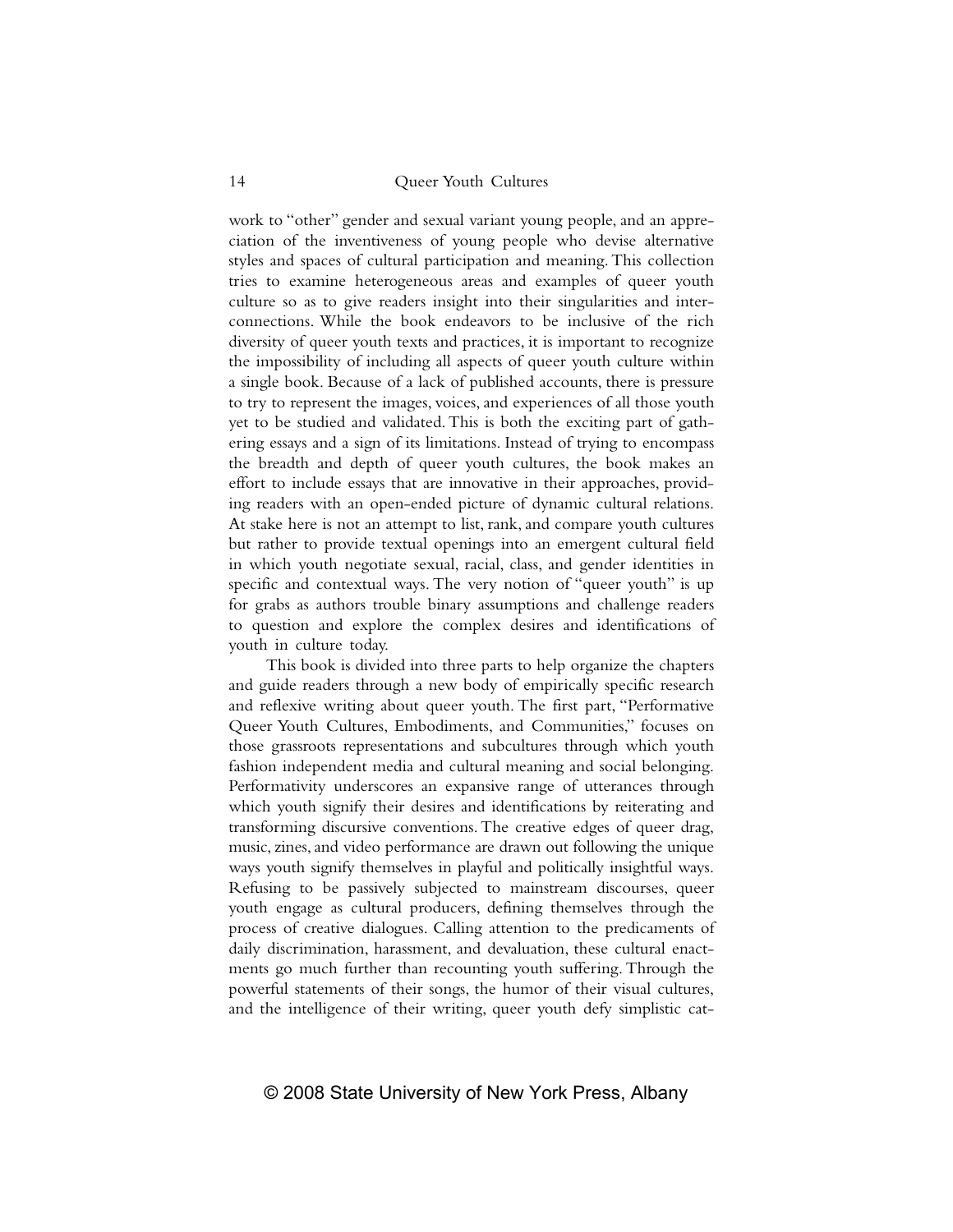egories that frame them as isolated individuals at risk of victimization. Activating counter-publics, they share and circulate ideas about themselves in collectively meaningful and pleasurable ways. What stands out in these essays are reciprocal relations between researchers and youth cultures, positioning queer adult writers and youth participants as mutually aligned in an interpretive process attuned to the plural voices and embodied lives of queer youth. Authors refuse detached scientific methods, working from their passionate interests as queer scholars to explore artistic and experiential modes of representation by, for, and about queer youth, fostering intergenerational understandings.

The second part, "Desiring Youth in Un/Popular Cultures," focuses on an expansion of mass media within which sexual minority youth are integrated at the level of explicit content and subtextual inscriptions. Paying close attention to the details of media texts, the chapters in this section analyze the images and narratives through which young same-sex desires and gender variations are conveyed within popular cultures. While the problem of recurrent ideological depictions of gay, lesbian, and transgender youth are highlighted by all the authors in this part, semiotic moments that destabilize heteronormative patterns are also unfolded within these essays, attending to subtle visual signs and storylines through which queer differences emerge. The cultural texts examined throughout this section are produced by adults within commercial media industries, yet it is not merely the preferred meanings of producers that are a site of analysis, but also the divergent ways queer youth imaginatively read and respond to them. Attending to the reception practices of queer youth opens up a dynamic field of meaningmaking beyond prescribed dimensions of film, TV, and print media. Queer youth animate popular cultures in ways unanticipated within corporate agendas or academic critiques, spurring interpretive practices out of urgent and volatile desires to see, hear, and feel connected to alternative popular fictions. The very status of what is visible or invisible, which examples are regarded as "positive" or "negative," remains unresolved and open for discussion, staying close to the ways queer youth are framed inside and outside media representations. Popular cultures are interpreted as ambivalent sites for queer youth provoking intense fascination and excitement as well as disturbing awareness of symbolic exclusion and violence. The essays tread carefully to respect this ambivalence without offering the readers easy or comforting answers.

The final part, "Tranforming Political Activism," concentrates attention onto the rich field of queer youth political participation. Examining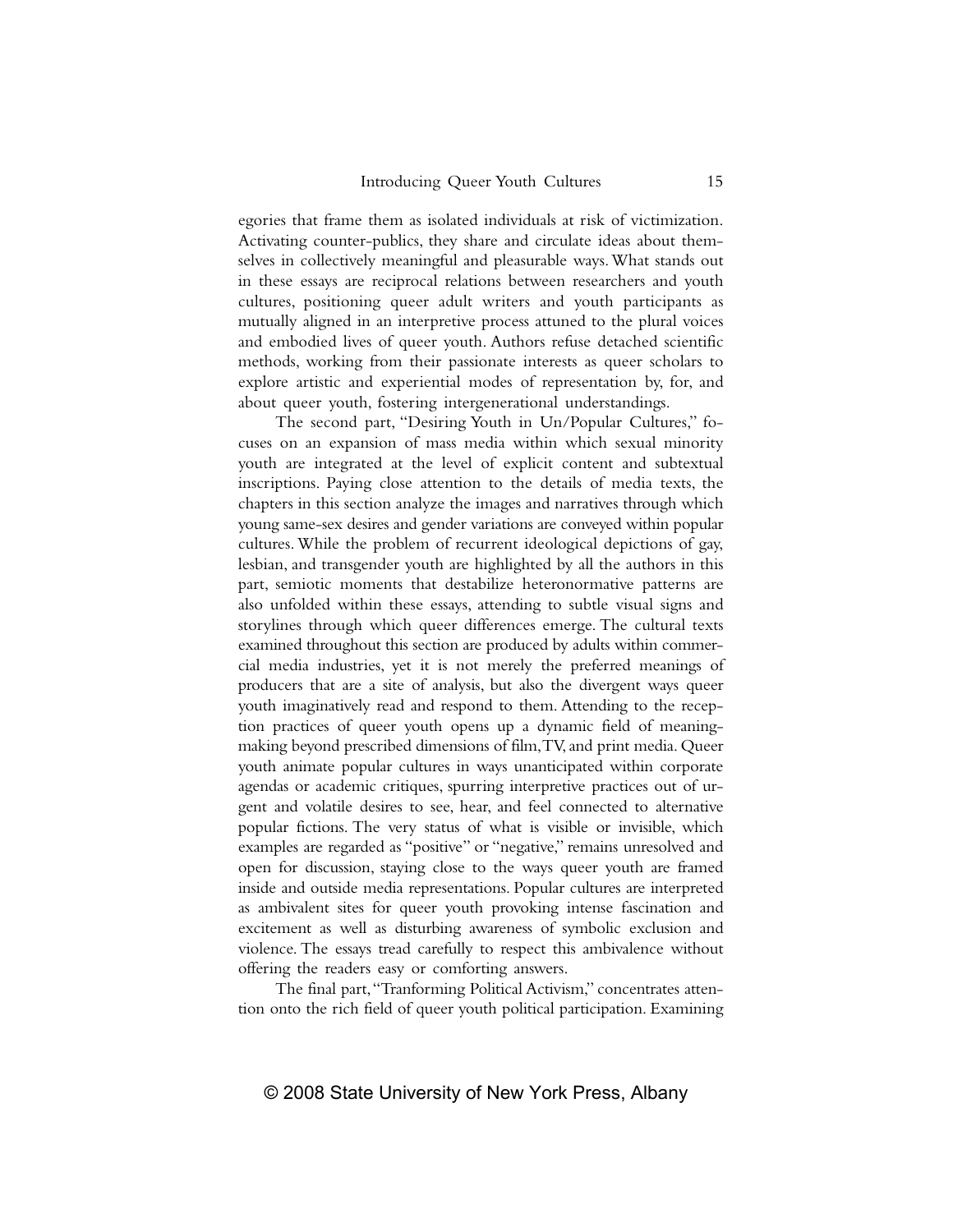#### 16 Queer Youth Cultures

the political dimensions of cultural representations as well as more direct spheres of activism against corporate and state institutions, authors complicate the terms through which youth resist dominant regimes of power. As Cheryl Dobinson argues

GLB youth challenge social relations of domination in four key ways—first, in the transformation and re-creation of the activities of dominant culture into newly meaningful ones . . . second, through personalized efforts to educate others, represent GLB lives, or defend queer rights; third in the subversive continuation of activities which have been prohibited by authorities . . . and fourth, through involvement in new cultural practices. (72)

While Dobinson leaves out of consideration the specific status and relations of transgender youth, her list opens up a rich field of politically charged modes of resistance that include more conventional forms of protest along with informal and "unorganized" acts of rebellion. The chapters in this part carry these lines of thinking further, expanding terrains of political consciousness and planning to include intersecting relations between nationality, citizenship, race, ethnicity, class, sexuality, gender, ability, and age. In this sense queer youth politics become articulated criss-crossing multiple identities and social conditions of experience in the process of contesting systemic forces of control and regulation. Queer youth challenge simplistic, liberal political formulas, insisting upon the inseparability of bodily, symbolic, socioeconomic, educational, and governmental dimensions of domination. Adopting responses to diverse forms of power within their lives, queer youth utilize a range of strategic methods of resistance that span local acts including community-based performance and video art, street demonstrations, and grassroots organizing around specific issues to broader anticorporate coalition-building in a spirit of globalizing solidarity. The unique interventions of queer youth in the field of politics work to expand conceptions of young queer people in terms of active resistant subjects, while also transforming the very substance and form of youth politics to foreground gender and sexuality in the dynamic conjunction of multiple relations of power and privilege.

Although I have grouped chapters into distinct parts to help to organize the ideas and subjects of individual authors, there are many interconnections between parts and topics. It is my hope that readers make use of this text as a dynamic and flexible medium that encourages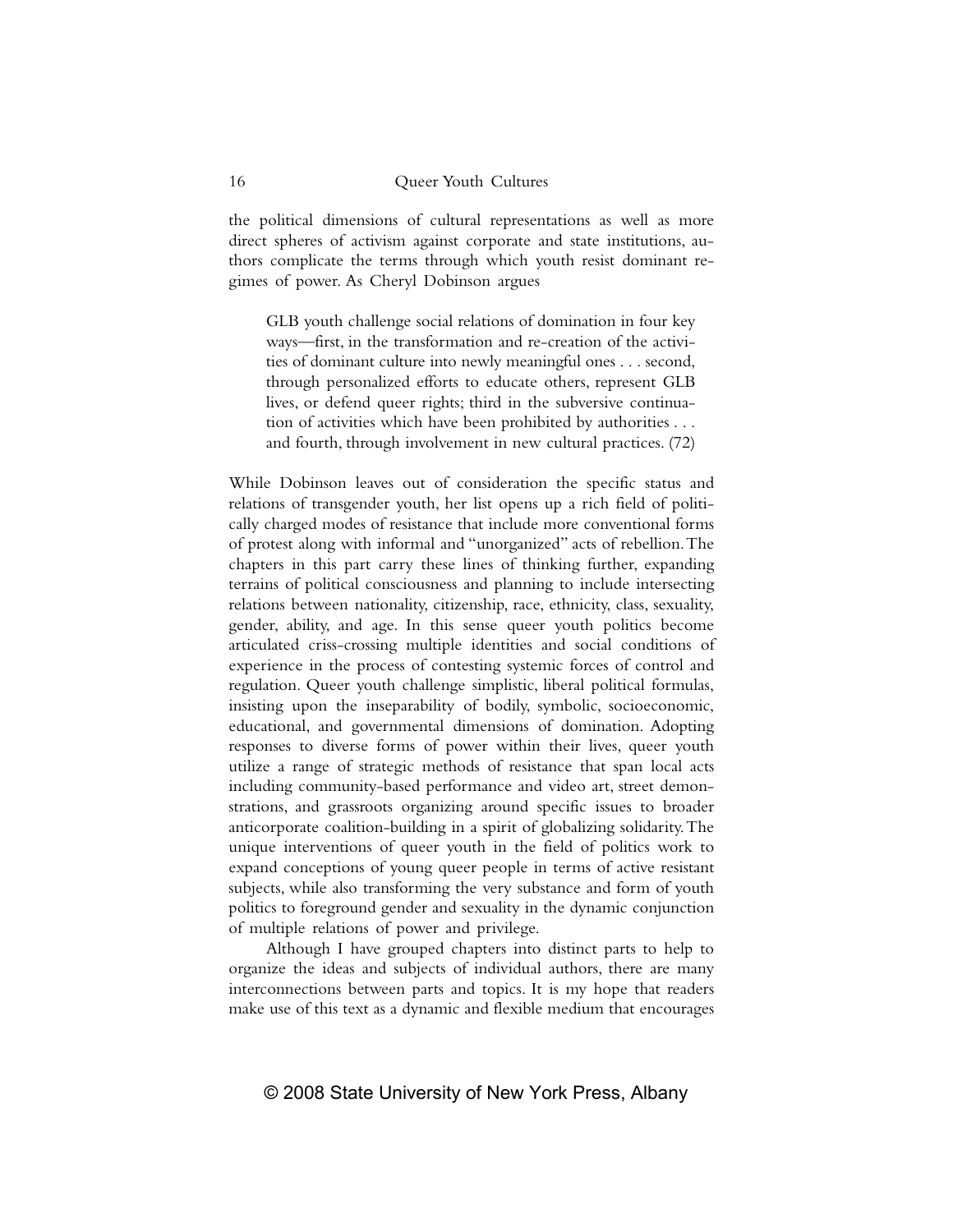questioning and dynamic ways of thinking within and across specific chapters. This book initiates a dialogue of many voices through which the very richness and variability of queer youth cultures become a starting point for a process of understanding across subjective, social, and political differences.

#### WORKS CITED

- Butler, Judith. *Bodies That Matter: On the Discursive Limits of "Sex."* New York: Routledge, 1993.
	- ———. "Performative Acts and Gender Constitution: An Essay in Phenomenology and Feminist Theory." In *Performing Feminisms: Feminist Critical Theory and Theatre*, ed. Sue-Ellen Case. Baltimore: Johns Hopkins University Press, 1990.
- Dimitriadis, Greg*. Performing Identity/Performing Culture: Hip Hop as Text, Pedagogy and Lived Practice*. New York: Peter Lang, 2001.
- Dobinson, Cheryl. "Everyday Acts of Survival and Unorganized Resistance." In *I Could Not Speak My Heart: Education and Social Justice for Gay and Lesbian Youth,* ed. James McNinch and Mary Cronin. Canadian Plains Research Center, University of Regina, 2004.
- Filax, Gloria. *Queer Youth: In the Province of the "Severely Normal."* Vancouver: UBC Press, 2006.
- Fuss, Diana. "Inside/out." In *Inside Out: Lesbian Theories Gay Theories*, ed. Diana Fuss. New York: Routledge, 1991.
- Gonick, Marnina. *Between Femininities: Ambivalence, Identity, and the Education of Girls.* New York: State University of New York Press, 2003.
- Gray, Mary. *In Your Face: Stories from the Lives of Queer Youth*. Haworth Press, 1999.
- Halberstam, Judith. *In a Queer Time and Place*. New York: New York University Press, 2005.
- Hall, Donald E. *Queer Theories*. New York: Palgrave, 2003.
- Johnson, E. Patrick. " 'Quare' Studies, or (Almost) Everything I Know about Queer Studies I Learned from My Grandmother." In *Black Queer Studies: A Critical Anthology*, ed. E. Patrick Johnson and Mae G. Henderson. Duke University Press, 2005.
- Kearney, Mary Celeste. *Girls Make Media.* New York: Routledge, 2006.
- McRobbie Angela. "Shut Up and Dance: Youth Culture and Changing Modes of Femininity." In *Feminism and Cultural Studies*, ed. Morag Shiach. Oxford University Press, 1999.
- Muñoz, José Esteban. *Disidentifications: Queers of Color and the Performance of Politics.* Minneapolis: University of Minnesota Press, 1999.
- Owens, Robert E. *Queer Kids: The Challenges and Promise for Lesbian, Gay, and Bisexual Youth.* Haworth Press, 1998.